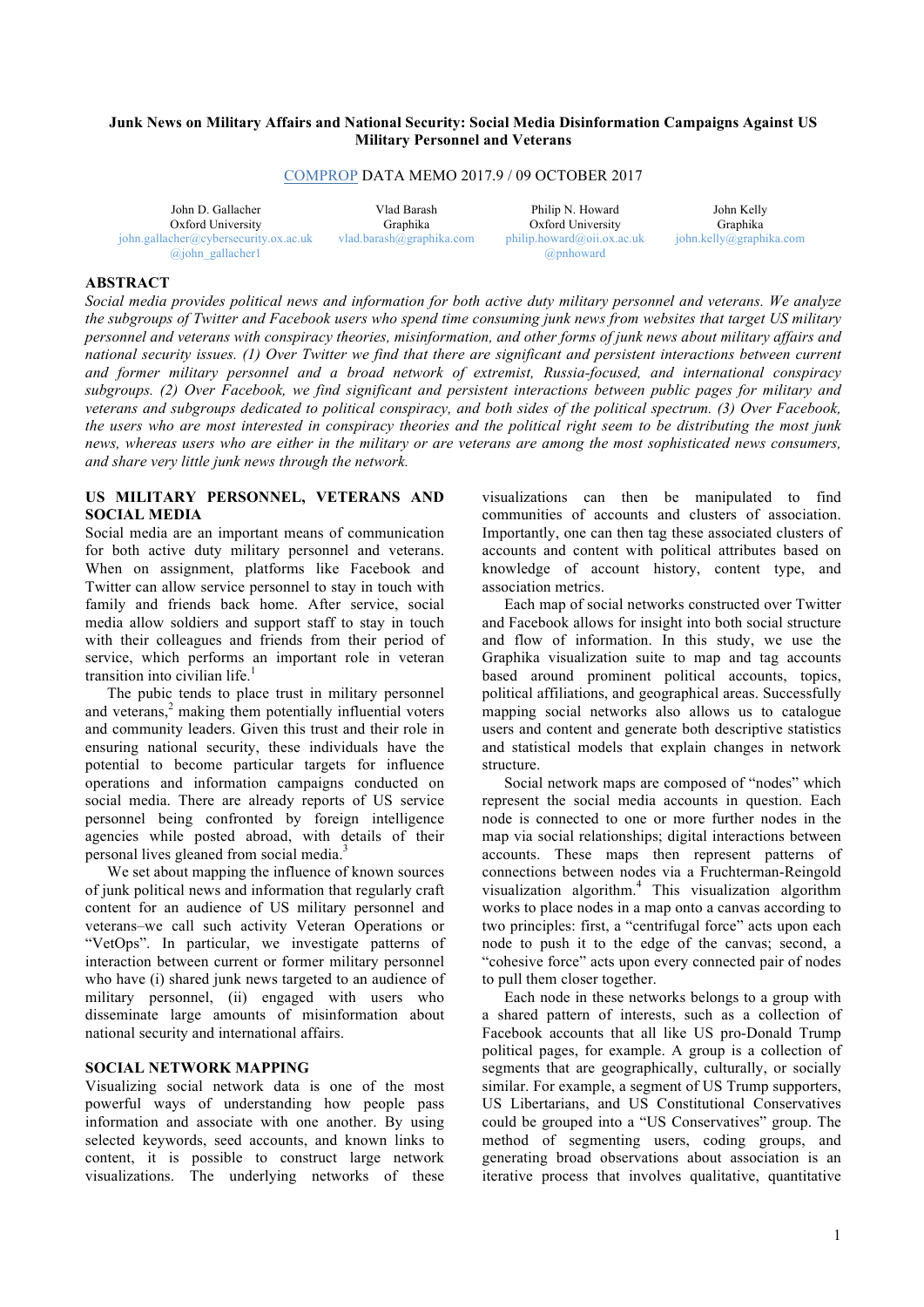and computational methods. It was run on several occasions over a period of time to identify the stable and consistent communities.

A clustering algorithm automatically generates segments and groups from the sampled data. This involves first building a bipartite graph between nodes in the map and the rest of the social medium in question. This bipartite graph provides a structural similarity metric between nodes in the map, and this metric is used in combination with a clustering algorithm in order to segment a map into distinct communities. In this case hierarchical agglomerative clustering was used (see online supplement). Additional information on the grounded typology of junk news, developed over the course of studying five elections in 2016-17 is in our series of Data Memos 2016.1-2017.8.<sup>5-8</sup>

Over time, we found that different social media have different attributes that are effective for identifying temporally stable communities, i.e. ones that persist over time. For example, clustering Twitter users by following and follower relationships yields much more stable communities than clustering the same by mention or retweet relationship. In Facebook clustering by the "like" relationship yields similarly stable results. Therefore, within a Facebook map, all pages liked by the public pages in question are identified in the map, and the extent to which two Facebook pages like similar pages in all of Facebook generates a higher similarity metric.

The outputs of this algorithm have been extensively tested in studying social media maps of Iran and Russia.9,10 Subsequent to clustering, the map-making process then uses supervised machine learning to generate labels for segments and groups from a set of human-labeled examples. The machine-generated labels are then manually verified by human coders.

# **SAMPLING AND METHOD**

For this study, three junk news websites specializing in content on military affairs and national security issues for US military personnel and veterans were used; veteranstoday.com, veteransnewsnow.com, and southfront.org. All three of these websites are reported to show links with Russian-origin content. In late 2013 Veterans Today began publishing content from the government-charted Russian Academy of Sciences geopolitical journal New Eastern Outlook. At a similar time, its sister site, Veterans News Now, began publishing content from the Moscow think tank Strategic Culture Foundation. Similarly, the website South Front, was registered in Moscow in early 2015 and partnered with Veterans Today later that year.

We use the term "junk news" to include various forms of propaganda and ideologically extreme, hyperpartisan, or conspiratorial political news and information. Much of this content is deliberately produced false reporting. It seeks to persuade readers about the moral virtues or failings of organizations, causes or people and presents commentary as a news product. This content is produced by organizations that do not employ professional journalists, and the content uses attention

grabbing techniques, lots of pictures, moving images, excessive capitalization, ad hominem attacks, emotionally charged words and pictures, unsafe generalizations and other logical fallacies.

Associated social media accounts and URLs for these sites were identified and then used to map out the wider network. This network is comprised of all of the accounts to which a particular campaign is visible, including accounts which are not actively participating in the conversation but rather simply consuming information.

For the Twitter analysis, we used our seed list to identify a broad network of Twitter users that were following, mentioning, or citing content related to veterans. For the analysis of Facebook public pages, we conducted a snowball sample of public pages that directly liked or were liked by the seed pages.

### **VETERAN OPERATIONS ON TWITTER**

Our Twitter dataset contains 28,467 Twitter users collected between April 2, 2017 and May 2, 2017. We collected data by identifying all Twitter accounts who followed and mentioned three prominent militaryfocused junk news accounts: @VeteransToday, @SouthFronteng, @veteransnewsnow. We then reduced this space of Twitter users to a set of well-connected accounts using a variant of k-core reduction (see online supplement).<sup>12</sup> This reduced account set contained 12,413 Twitter users. Finally, we collected all Twitter users followed by any account in the reduced account set, in order to segment this set into communities of interest.

We used a combination of Twitter's Public and Streaming APIs and the GNIP API to collect publicly available data for analyses. Twitter's Public API provides data on a) who follows whom on Twitter (100% of all data) and b) recent tweets for each user (up to 3,200 tweets by user in reverse chronological order). The Streaming API allows for constraining queries to users who use particular keywords in their tweets or users who post tweets from a specified geographical area.

Twitter limits API access in several ways: a) by limiting streaming queries to tracking a certain number of Twitter accounts, keywords, or geographical areas, b) by constraining Decahose GNIP queries to a random 10% sample of all tweets, and c) by limiting data returned from all APIs exclusively to public (not private or banned) Twitter accounts. We address limitations a and b by using a combination of public, streaming, and GNIP API queries. In other words, we perform an initial combination of GNIP and streaming API queries that generate results we can use for a more expansive public API query on tweet histories and follow relationships. We do not believe that this limitation is a concern in this study given that 88% of Twitter users have public accounts.<sup>13</sup>

We were able to group the 12,413 user accounts that were sampled into eight categories of affiliation. The categories emerged through network association and interpretation of the kinds of content these users distribute and indicate as "favorite". Table 1 identifies the main groupings of the audience of military junk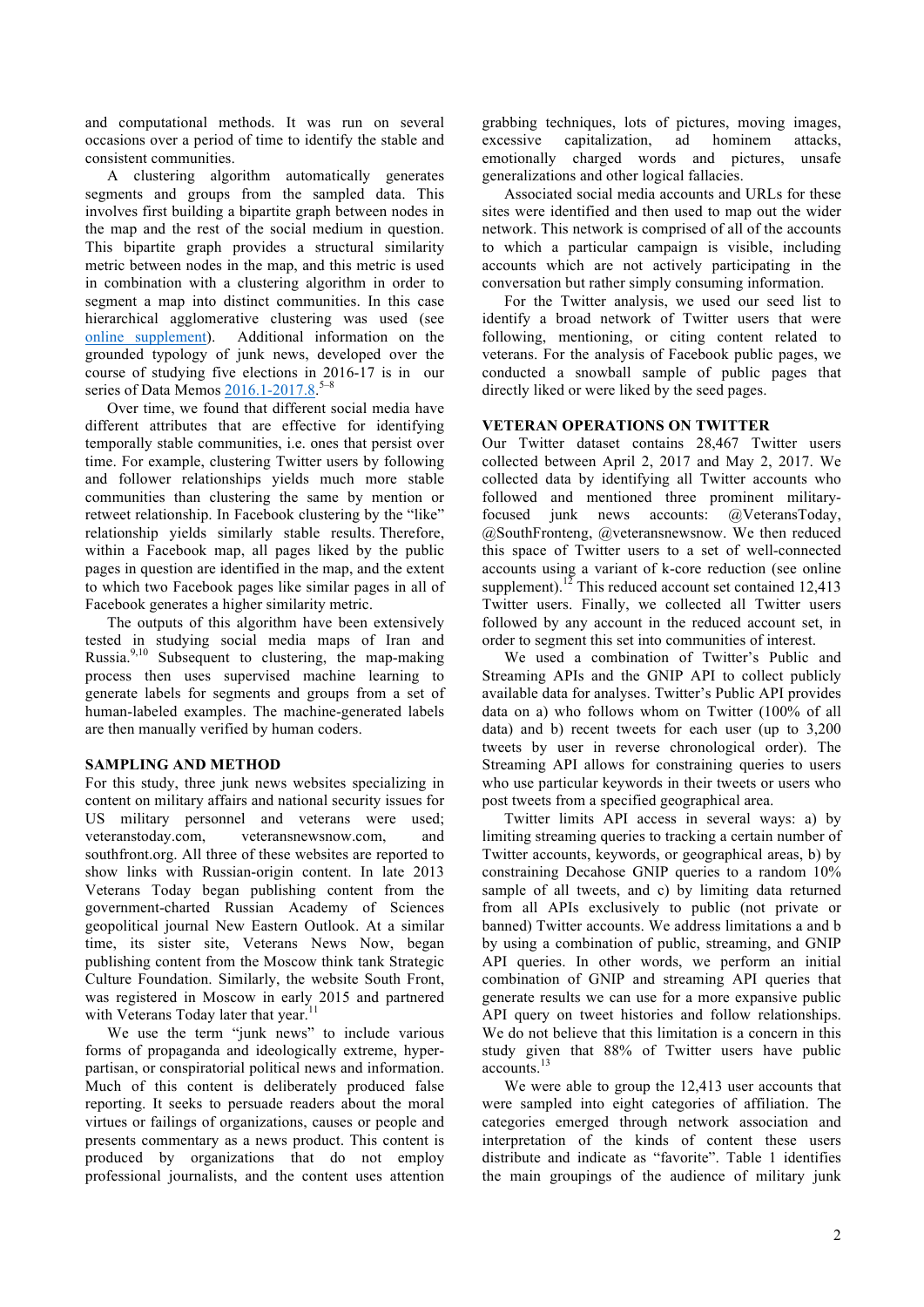| Table 1: Size, Coverage and Consistency of VetOps Audience Groups |  |  |
|-------------------------------------------------------------------|--|--|
|                                                                   |  |  |

| on i witter                     |        |    |                |             |  |  |  |  |
|---------------------------------|--------|----|----------------|-------------|--|--|--|--|
|                                 | Users  |    | Users Coverage | Consistency |  |  |  |  |
|                                 | N      | %  |                |             |  |  |  |  |
| <b>Conservative Politics</b>    | 1,637  | 13 | 88             | 31          |  |  |  |  |
| Euro-Right                      | 398    | 3  | 88             | 9           |  |  |  |  |
| Government and Public Policy    | 1,168  | 9  | 61             |             |  |  |  |  |
| International Conspiracy Theory | 1,364  | 11 | 94             | 17          |  |  |  |  |
| Liberal Politics                | 840    | 7  | 92             | 10          |  |  |  |  |
| Other                           | 3,355  | 27 | 100            | 20          |  |  |  |  |
| Russia Focused                  | 1,545  | 12 | 82             | 11          |  |  |  |  |
| Veterans & Military             | 2,106  | 17 | 55             |             |  |  |  |  |
| Total                           | 12,413 |    |                |             |  |  |  |  |

| Table 2: Heterophily Index for VetOps Audience Groups on Twitter |                          |            |                                |                             |                  |               |                  |                                          |
|------------------------------------------------------------------|--------------------------|------------|--------------------------------|-----------------------------|------------------|---------------|------------------|------------------------------------------|
| Group                                                            | on Conservative Politics | Euro-Right | o Government and Public Policy | Conspiracy<br>lnternational | liberal Politics | $\frac{5}{3}$ | ∾ Russia Focused | $\rightsquigarrow$ Veterans and Military |
| <b>Conservative Politics</b>                                     |                          | 4          |                                |                             |                  |               |                  |                                          |
| Euro-Right                                                       |                          | 5          |                                | $\overline{4}$              | 3                | 3             | 3                |                                          |
| Government and Public Policy                                     |                          |            | 4                              |                             | 3                | 3             | $\theta$         |                                          |
| <b>International Conspiracy</b>                                  |                          |            |                                | 4                           | 4                | 3             | 4                | 0                                        |
| <b>Liberal Politics</b>                                          |                          |            |                                |                             | 5                | 3             | 3                | 2                                        |
| Other                                                            |                          |            |                                |                             |                  | 3             | 3                |                                          |
| Russia Focused                                                   |                          |            |                                |                             |                  |               | 5                |                                          |
| Veterans and Military                                            |                          |            |                                |                             |                  |               |                  |                                          |

**Figure 1: VetOps Audience Groups on Twitter**



*Source: Authors' calculations from data sampled 02/4/-02/5/ 2017. Note: Groups are determined through network association and our interpretation of the kinds of content these users distribute. This is a basic visualization, see comprop.oii.ox.ac.uk for a full visualization. Here, each group is represented by a single node. Node size shows the number of users in this group, while edge width shows the strength of the connection between the groups.*

news, as labeled by our iterative machine-learning and expert review.

For the entire network consuming information from military-oriented junk news websites, we can identify the number of accounts that directly share information of

interest. To assist in the evaluation of this network we have computed the coverage and consistency of each group. *Coverage* refers to the percentage of all known junk news domains that a group posted links to. *Consistency* refers to the proportion of all hits on every domain that came from the group. A high value of coverage shows that the group is consuming a wide range of junk news on military affairs and national security, while a high value for consistency shows that the group is playing a large role in the distribution of such junk news. Coverage and Consistency were both calculated from a matrix of hits from groups to known Junk News, State Sponsored and Vet Ops domains.

Additionally, a value of heterophily for each combination of group pairings was calculated. This is a measure of the connections between groups in a map, whereby a ratio is calculated of the actual ties between two groups compared to the expected ties between the groups, if all the accounts in the map were evenly distributed. A natural log of the ratios is then taken along with a zero correction to create a balanced index. A higher heterophily score between groups indicates more connections between two groups, while a high heterophily score for a group to itself indicates a high number of within-group connections. It is important to note however that these scores indicate only first order connections between groups, and not second, third, or higher order connections. These values are shown in Table 2.

Figure 1 shows a basic visualization of the network map organized into eight groups. For the full visualization of all accounts separated into 45 segments within the eight groups, please see the online addendum at comprop.oii.ox.ac.uk. On the left of Figure 1 is the Russia-Focused group, which consists mostly of Pro-Putin trolls with some more internationally focused clusters such as Pro-Assad, Pro-Russia or Pro-Trump. While some clusters in this group, such as Pro-Putin Trolls, include accounts that tweet in Russian, other clusters, such as Pro-Putin Russian Trolls Abroad, tweet in a mixture of English and Russian, and can connect<br>with English-speaking audiences. These clusters with English-speaking audiences. generally tweet in support of Putin's agenda, whether within the borders of Russia, in the Middle East, or as regards the US and President Trump. For the twitter network we automatically label clusters using a supervised learning algorithm. A human subject matter expert reviews the labels to ensure accuracy.

Next to the Russia-Focus group is an International Conspiracy Theory and Issue-Specific group. This group includes clusters such as Russia Today and WikiLeaks (users who follow and tweet links from both RT.com, a Russian news site, and WikiLeaks); Anti-NWO (conspiracy theorists who oppose an international "New World Order"); Pro-Palestine, and US Libertarian accounts. The unifying theme of this group is international with a conspiracy theory focus. For example, accounts in this group oppose big government, and spread conspiratorial messages about the Rothschild family.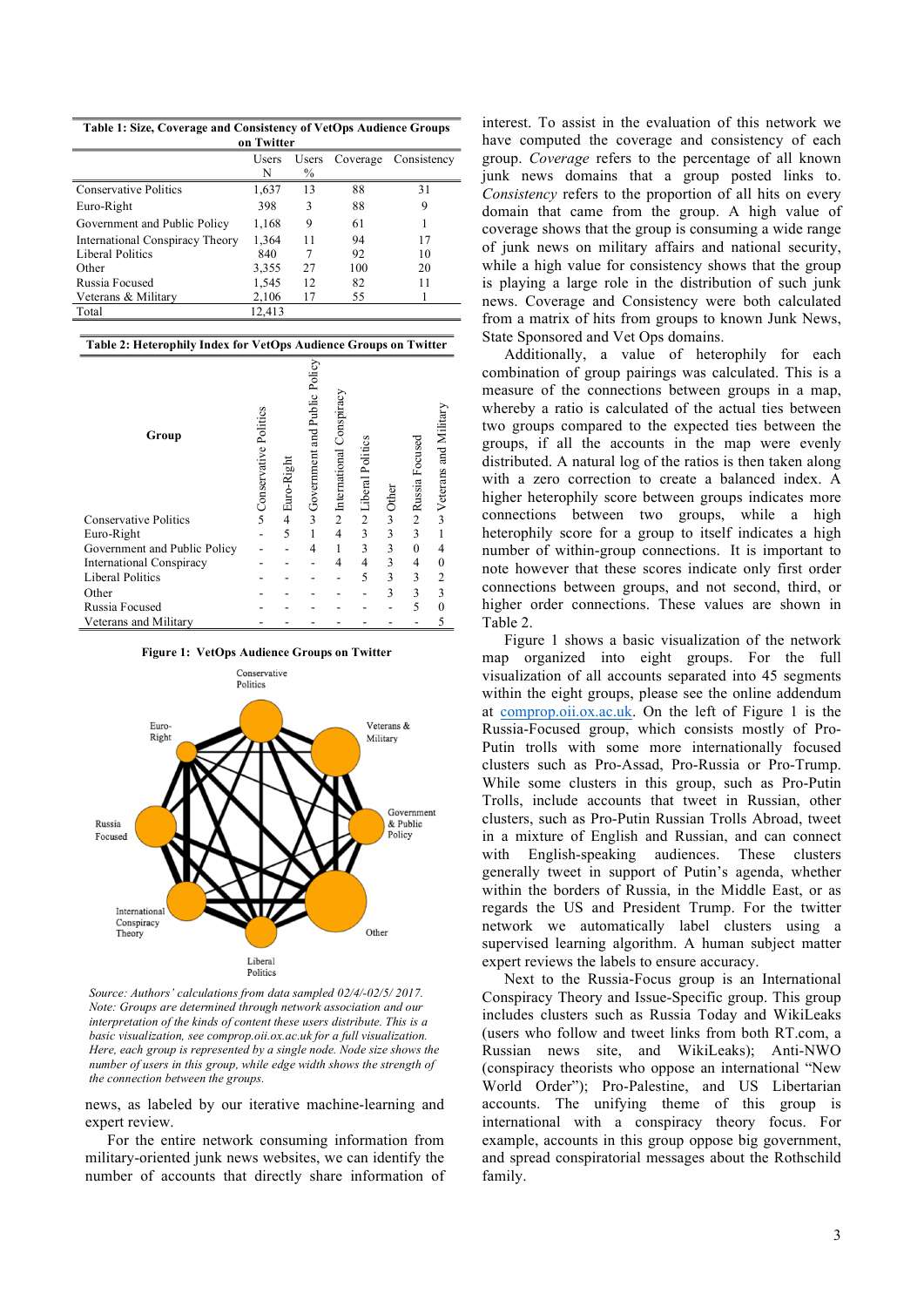**Table 3: Size, Coverage and Consistency of VetOps Audience Sub-Groups on Facebook**

| Sroups on Facebook      |            |                        |          |             |  |  |  |  |
|-------------------------|------------|------------------------|----------|-------------|--|--|--|--|
|                         | Users<br>N | Users<br>$\frac{0}{0}$ | Coverage | Consistency |  |  |  |  |
| Conspiracy              | 442        | 4                      | 80       | 13          |  |  |  |  |
| Mental Health           | 146        |                        | 4        |             |  |  |  |  |
| Other                   | 5,032      | 45                     | 96       | 33          |  |  |  |  |
| Political Left          | 1,533      | 14                     | 90       | 22          |  |  |  |  |
| Political Right         | 740        |                        | 82       | 24          |  |  |  |  |
| Sustainable Agriculture | 637        | 6                      | 49       |             |  |  |  |  |
| US Military             | 1,196      | 11                     | 31       |             |  |  |  |  |
| <b>US Veterans</b>      | 1,377      | 12                     | 43       |             |  |  |  |  |
| Total                   | 11,103     |                        |          |             |  |  |  |  |
|                         |            |                        |          |             |  |  |  |  |

**Table 4: Heterophily Index for VetOps Audience Sub-Groups on Facebook**

| Group                   | Conspiracy | w Mental Health | Other          | Left<br>Political | Political Right | Sustainable Agriculture | US Military    | US Veterans |
|-------------------------|------------|-----------------|----------------|-------------------|-----------------|-------------------------|----------------|-------------|
| Conspiracy              | 6          |                 | $\overline{4}$ | $\overline{4}$    | $\overline{4}$  | $\overline{4}$          |                |             |
| Mental Health           |            | 8               | 3              |                   |                 | $\overline{2}$          | $\overline{2}$ | 3           |
| Other                   |            |                 | $\overline{2}$ | 4                 | 4               | 3                       | 3              | 3           |
| Political Left          |            |                 |                | 5                 | $\overline{c}$  | 3                       |                |             |
| Political Right         |            |                 |                |                   | 6               | 3                       | $\overline{2}$ | 3           |
| Sustainable Agriculture |            |                 |                |                   |                 | 6                       | $\mathbf{0}$   |             |
| <b>US Military</b>      |            |                 |                |                   |                 |                         | 5              |             |
| <b>US Veterans</b>      |            |                 |                |                   |                 |                         |                |             |

**Figure 2: VetOps Audience Sub-Groups on Facebook**



*Source: Authors' calculations from data sampled 26/5/-25/6/ 2017. Note: Sub-groups are determined through network association and our interpretation of the kinds of content these users distribute. This is a basic visualization, see comprop.oii.ox.ac.uk for a full visualization. Here, each group is represented by a single node. Node size shows the number of users in this group, while edge width shows the strength of the connection between the groups as heterophily index.*

In the middle of Figure 1, at the top, is a US Conservative Politics group. This group includes a breadth of US conservative communities, from supporters of President Trump to Tea Partiers to Constitutional Conservatives and conservative pundits. This group includes accounts related to InfoWars and other news websites that have been accused of spreading fake news and conspiracy theories in the past<sup>14</sup>. This

**Table 5: Types of News Content Shared Among VetOps Users, by Sub-Groups**

| was oroaps                                                       |               |                   |                |               |               |       |  |  |
|------------------------------------------------------------------|---------------|-------------------|----------------|---------------|---------------|-------|--|--|
|                                                                  |               | Junk Professional | State          | VetOps        |               | Total |  |  |
|                                                                  |               |                   | Sponsored      |               |               |       |  |  |
|                                                                  | $\frac{0}{0}$ | $\frac{0}{0}$     | %              | $\frac{0}{0}$ | $\frac{0}{0}$ | N     |  |  |
| Conspiracy                                                       | 21            | 73                | 6              | 0.7           | 100           | 1,521 |  |  |
| Mental Health                                                    | 2             | 98                | 0              | 0.0           | 100           | 92    |  |  |
| Other                                                            | 16            | 81                | 3              | 0.6           | 100           | 5,287 |  |  |
| Political Left                                                   | 9             | 88                | 3              | 0.2           | 100           | 5,579 |  |  |
| Political Right                                                  | 22            | 76                | $\overline{c}$ | 0.2           | 100           | 3,134 |  |  |
| Sustainable                                                      |               | 90                | 3              | 0.5           | 100           | 972   |  |  |
| Agriculture                                                      |               |                   |                |               |               |       |  |  |
| US Military                                                      |               | 92                |                | 0.2           | 100           | 638   |  |  |
| <b>US Veterans</b>                                               |               | 92                |                | 0.3           | 100           | 1,231 |  |  |
| Total                                                            | 14            | 83                | 3              | 0.4           | 100           |       |  |  |
| Source: Authors' calculations from data sampled 26/5/-25/6/2017. |               |                   |                |               |               |       |  |  |

group is partially composed of accounts that consider troll or bot accounts in their Twitter activity, and partially composed of genuine US conservatives, but the sophisticated behavior of troll and bot accounts makes precise disambiguation of these two categories difficult.

Finally, to the right of the Conservative Politics group is a Veterans and Military group. This group consists of segments devoted to the various branches of the US Military (such as Army, National Guard, or Navy and Marines), US Veterans and their support, and military families. These segments include prominent accounts for US Veteran advocacy groups, non-profits, and government organizations devoted to veteran affairs. These accounts may be troll or bot accounts in their Twitter activity, but are genuine participants in the space around US Military and Veterans.

Other, less active groups on the map include Liberal Politics, Euro-Right, and Government and Public Policy. These groups represent other contributors to the politics around US Military and Veterans affairs. It is notable that Euro-Right, which includes a UKIP cluster, is present on this map, despite the map's focus on US veterans.

The Other group includes accounts that did not meet a connectivity threshold for belonging in any one cluster. Such accounts included those labeled as Central and Eastern European Politics, Foreign Policy, as well as Social Media Marketing, Pop Culture and Spam accounts.

Overall this presents a picture with three distinct categories. First, we find genuine accounts concerning US Military and Veterans affairs. Second, we identify a mixture of genuine accounts and possible troll accounts in the space of US conservative politics. Third, we identify accounts whose activity may involve trolls or bots in the space of pro-Putin Russian politics and international conspiracy theories. The Fruchterman-Rheingold algorithm places accounts in the second category between those of the other categories, suggesting that the US conservative politics group is a mediator or network bridge that allows for a flow of information between Russian troll networks and US Military Personnel and veterans on Twitter.

When combined with the heterophily index in Table 2 these values can help clarify the observations. The highest value of heterophily between the Russia-focused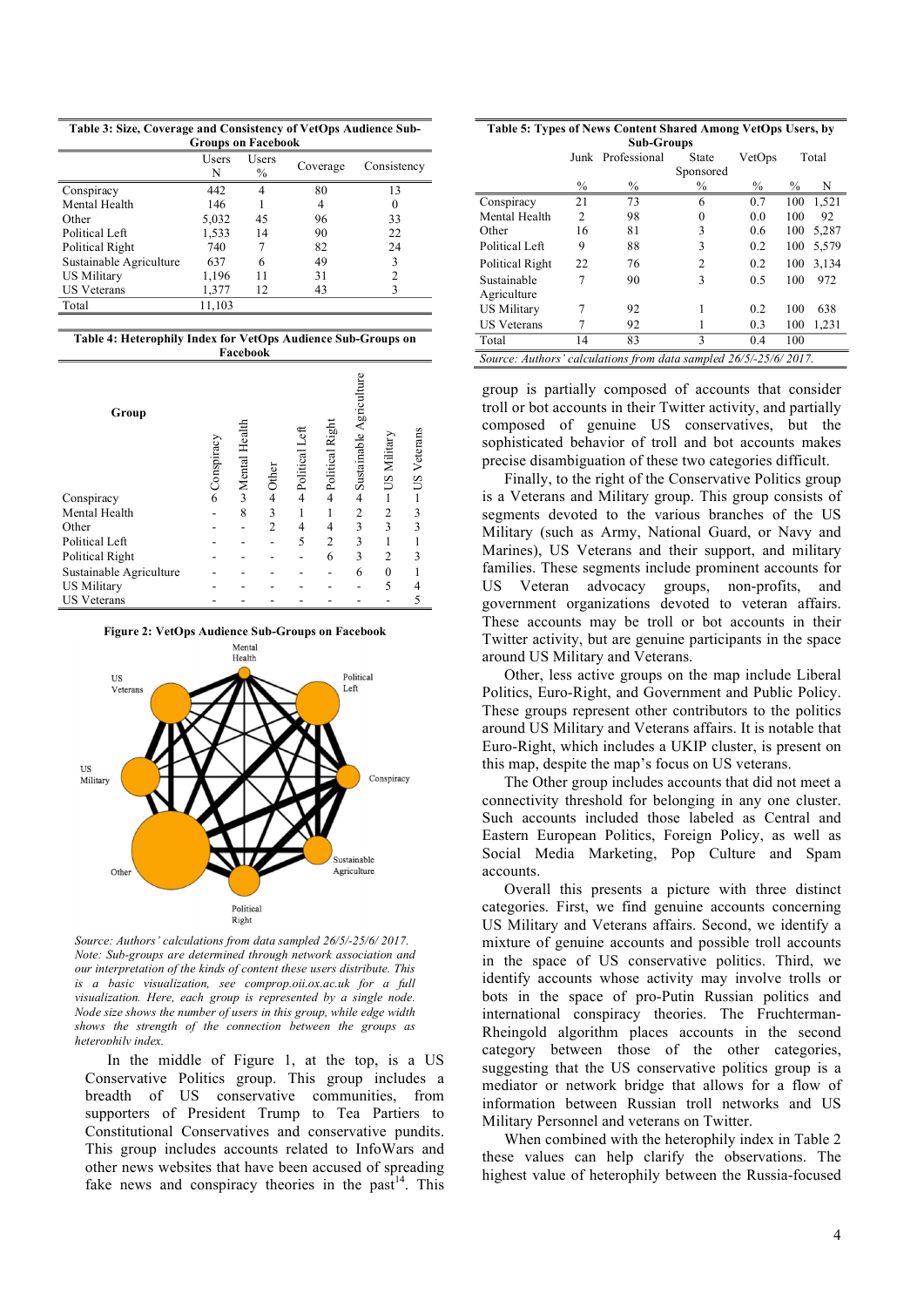group and any other group is with the Conspiracy Theory group at 4 followed by the Euro-right group at 3. All other levels of heterophily are lower, suggesting that the Russian focused group, while present in the network, is fairly isolated, mostly having ties with fringe groups without having formed deep direct connections within US Military and Veteran communities online. Conversely, the level of connection between US Military and Veteran Networks and Conservative Politics at 3 is substantial enough to allow for the flow of information. An additional interesting finding is the high level of connection between US Liberal Politics and International Conspiracy Groups suggesting that this might not be a wholly conservative phenomenon.

# **VETERAN OPERATIONS ON PUBLIC FACEBOOK PAGES**

Using the content that was distributed by users in the Twitter phase of this research, we proceeded to map the public Facebook pages that are sharing content from veteran misinformation campaigns.

We harvested Facebook public page seeds from the Twitter network and performed a snowball sample to discover the wider Facebook network around these key online interest groups. This was then combined with the network discovered by an initial Facebook snowball sample based on known military-oriented junk news. This snowball sampling method involved collecting all the pages that either directly liked or were liked by the Facebook accounts of the known junk news sites.

This sampling resulted in a network of 11,103 public Facebook pages. From this set we collected all posts made in the last year (8,178,004), extracted all URLs from the posts, and analyzed the pattern of web citations across the major groupings in the VetOps Facebook Network. Additionally, we collected the share counts for all posts containing these URLs in order to measure the degree to which web content from various sources is shared more widely across the Facebook network (this value includes shares that occur on private pages).

Table 3 and Figure 2 shown the groups generated from the Facebook sample, along with heterophily index and the network map. On Facebook eight groups were identified and labeled: Conspiracy Theory, Mental Health, Political Left, Political Right, Sustainable Agriculture, US Military, US Veterans, and Other. These groupings are similar to those found in the Twitter network, however with a few key differences: Initially the map shows an absence of activity outside the US. This is expected, as the map includes only US-focused clusters. Secondly, the Facebook map has an additional grouping of Sustainable Agriculture. While this may initially appear out of place in a map of US Veterans, a deeper qualitative analysis of this group revealed it to be a frontier of conspiracy theory activity, including both ostensibly right-wing and left-wing accounts. Thirdly, the Facebook map includes a Mental Health group, including communities focused on sobriety, addiction recovery and life coaching or meditation. Finally, the Facebook map includes a group on Fringe Conservative US politics including survivalists and preppers ("prepared") communities.

The heterophily index for this network indicates that the US Military and US Veteran Networks have deep connections with each other with a value of 4, while the Facebook map mirrors the Twitter map in showing developed connections between both the Political Left and Political Right with the Conspiracy Theory Group. There are also dense connections between the Conspiracy Theory Group and the Sustainable Agriculture Group with a value of 4.

The Other group includes issue segments concerning Anarchists, Animal Lovers, News and US Conservatives, and Syria. The high heterophily index for this group is found to be coming from interactions between these segments, which are not related to the rest of the map. These segments are fairly small, with the largest being News & US Conservatives.

In addition to the grouping of Facebook pages we were also able to perform an analysis of the content shared across the network in the form of URL links to external sites. We collected all URLs shared by any member of the groups identified in the network. We then classified types of news content into four categories; Junk News, Professional News, State Sponsored News, and news coming from the original VetOps accounts. This classification was based on a known dictionary of news sites, generated through manually coding the base URL of each site using a grounded typology in previous research—for detailed description see COMPROP Data Memo 2017.6.<sup>15</sup> This analysis is presented in Table 5, and shows that legitimate professional journalistic content was shared far more widely than junk news across the Facebook network, at a ratio of six links to professional news content for every one link to junk content. Additionally, it is shown that the Political Right group shared the highest proportion of Junk News across the Facebook network, 22%, followed by the Conspiracy Group, 21%. Conspiracy groups also shared the highest proportion of content that could be attributed to a foreign state actor with 6% of content shared in this category. Finally, both US Military and US Veteran Groups shared a low but significant proportion of Junk News content at 7% and showed a small but present interaction with VetOps content at 0.2-0.3% of total shares.

When comparing the number of times that individual content was shared across the network, we found that state sponsored and junk news content tended to have specific "amplifier" accounts. These accounts tend to do a lot of sharing, but the content they push out tends not be further shared by other users. Overall, VetOps pages and content were not shown to be especially influential on Facebook, in contrast to our results from Twitter analysis.

#### **CONCLUSIONS**

The social networks mapped over Twitter and Facebook include both genuine accounts created by the US military organizations, by service personnel and veterans themselves, and by groups seeking to influence those